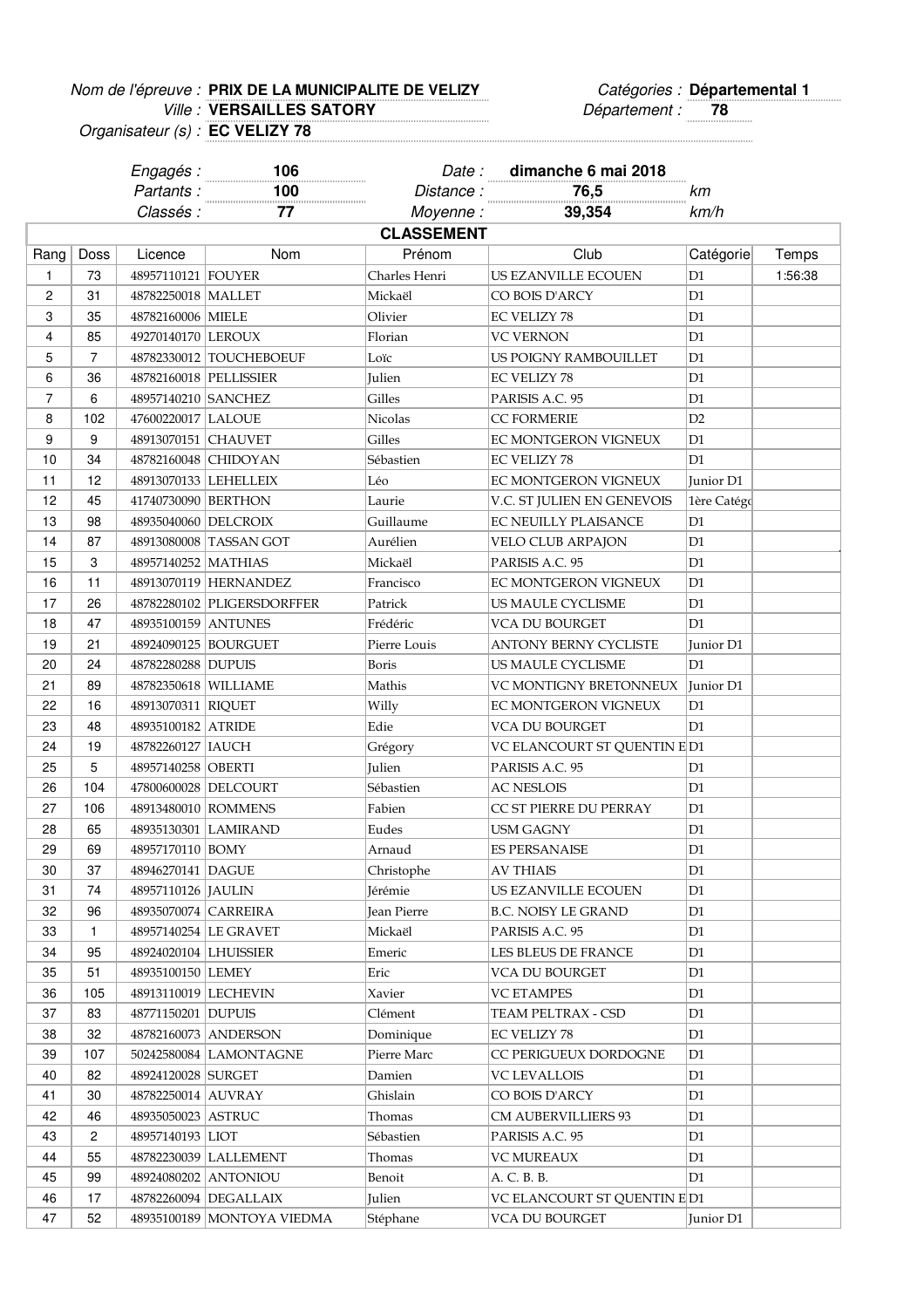| 48 | 56 | 48782120066   JAHAN  |                       | Baptiste         | TEAM CHATOU CYCLISME          | Junior D1 |
|----|----|----------------------|-----------------------|------------------|-------------------------------|-----------|
| 49 | 27 | 48782280185 RIVOALEN |                       | Arnaud           | US MAULE CYCLISME             | D1        |
| 50 | 78 | 48924120171 BOMAL    |                       | Benoit           | <b>VC LEVALLOIS</b>           | D1        |
| 51 | 88 | 48946160113 GOULET   |                       | Grégory          | UC BORDS DE MARNE             | D1        |
| 52 | 94 | 48750240022 ACHOUR   |                       | Abdelkarim       | <b>US METRO TRANSPORTS</b>    | D1        |
| 53 | 64 | 48935130043 DEFAYE   |                       | Eric             | <b>USM GAGNY</b>              | D1        |
| 54 | 84 |                      | 48771150151 WETZSTEIN | Laurent          | TEAM PELTRAX - CSD            | D1        |
| 55 | 41 | 48957080054 FERLAND  |                       | Julien           | ARGENTEUIL VAL DE SEINE 95 D1 |           |
| 56 | 81 | 48924120312 MARTON   |                       | Thibaud          | <b>VC LEVALLOIS</b>           | D1        |
| 57 | 39 | 48946270211 LANDIE   |                       | Titouan          | <b>AV THIAIS</b>              | D1        |
| 58 | 59 | 47600340101 DUPRE    |                       | Jérémy           | <b>VC MERUVIEN</b>            | D1        |
| 59 | 86 | 43352560190 COLIN    |                       | Guillaume        | <b>COC FOUGERAIS</b>          | D1        |
| 60 | 50 | 48935100111 BENGALA  |                       | <b>Jean Marc</b> | <b>VCA DU BOURGET</b>         | D1        |
| 61 | 63 | 48750160086 BLANCA   |                       | Vincent          | PARIS CYCLISTE OLYMPIQUE      | D1        |
| 62 | 62 |                      | 48913050186 LAVERGNE  | Franck           | CC IGNY PALAISEAU 91          | D1        |
| 63 | 93 | 48782130047 LASSALLE |                       | Vincent          | <b>EC SARTROUVILLE</b>        | D1        |
| 64 | 79 | 48924120162 BOMAL    |                       | Guillaume        | <b>VC LEVALLOIS</b>           | D1        |
| 65 | 13 | 48913070023 MALET    |                       | Christophe       | EC MONTGERON VIGNEUX          | D1        |
| 66 | 60 | 48913050112 AUVRAY   |                       | Alexandre        | CC IGNY PALAISEAU 91          | D1        |
| 67 | 76 | 48771040210 BUFFIER  |                       | Thomas           | PEDALE COMBS LA VILLAISE      | Junior D1 |
| 68 | 10 | 48913070003 FARDEAU  |                       | Clément          | EC MONTGERON VIGNEUX          | Junior D1 |
| 69 | 18 | 48782260133 HERAUD   |                       | Gilles           | VC ELANCOURT ST QUENTIN E D1  |           |
| 70 | 28 | 48782280289 ROMEO    |                       | Rocco            | US MAULE CYCLISME             | D1        |
| 71 | 54 | 48782210166 RIHET    |                       | Sébastien        | <b>EC DU HOUDANAIS</b>        | D1        |
| 72 | 43 | 48782100294 SICHER   |                       | Guillaume        | ROUE D'OR CONFLANAISE         | D1        |
| 73 | 61 | 48913050192 COLLETTE |                       | Maxime           | <b>CC IGNY PALAISEAU 91</b>   | Junior D1 |
| 74 | 49 | 48935100192 BELLINO  |                       | Matias           | <b>VCA DU BOURGET</b>         | D1        |
| 75 | 57 | 48782120067 PAPILLON |                       | Eric             | TEAM CHATOU CYCLISME          | D1        |
| 76 | 80 |                      | 48924120054 COLEMONT  | Antoine          | <b>VC LEVALLOIS</b>           | D1        |
| 77 | 33 | 48782160002 BARREAU  |                       | Michel           | <b>EC VELIZY 78</b>           | D1        |

## $Cat\'egories:$  Départemental 2

|      |             | Engagés :            | 95                                |                   |                             |                       |         |
|------|-------------|----------------------|-----------------------------------|-------------------|-----------------------------|-----------------------|---------|
|      |             | Partants:            | 89<br>. <del>.</del> <del>.</del> | Distance :        | 67,5                        | km                    |         |
|      |             | Classés :            | 68                                | Moyenne:          | 37,460                      | km/h                  |         |
|      |             |                      |                                   | <b>CLASSEMENT</b> |                             |                       |         |
| Rang | <b>Doss</b> | Licence              | Nom                               | Prénom            | Club                        | Catégorie             | Temps   |
| 1    | 30          | 48782130007          | <b>BIGNON</b>                     | Aurélien          | <b>EC SARTROUVILLE</b>      | D2                    | 1:48:07 |
| 2    | 80          |                      | 48782250078 BATARIERE             | Cyrille           | CO BOIS D'ARCY              | D2                    |         |
| 3    | 83          | 48750160419 DUFRESNE |                                   | Mathias           | PARIS CYCLISTE OLYMPIOUE    | D2                    |         |
| 4    | 90          | <b>CI</b>            | <b>PEREIRA</b>                    | Sébastien         | <b>CARTE JOURNEE</b>        | D2                    |         |
| 5    | 89          | 48782250007 PINTO    |                                   | Sylvain           | CO BOIS D'ARCY              | D2                    |         |
| 6    | 78          | 48946030007 LALOYAU  |                                   | Gérard            | AS CHEMINOTS VILLENEUVOISD2 |                       |         |
| 7    | 94          |                      | 48946080014 DORANGES              | Jacky             | <b>TROPIKANA</b>            | D2                    |         |
| 8    | 56          |                      | 48957170183 COURTIADE             | Didier            | <b>ES PERSANAISE</b>        | D2                    |         |
| 9    | 54          | 48913010179 COPPYN   |                                   | Benjamin          | <b>VC SAVIGNY SUR ORGE</b>  | Junior D <sub>2</sub> |         |
| 10   | 47          | 48946150029 VALERI   |                                   | Fabien            | <b>VC VINCENNES</b>         | D2                    |         |
| 11   | 35          | 48935100194 PION     |                                   | Sébastien         | <b>VCA DU BOURGET</b>       | D2                    |         |
| 12   | 19          | 48957110097 COLIN    |                                   | Stéphane          | US EZANVILLE ECOUEN         | D2                    |         |
| 13   | 97          | <b>CI</b>            | <b>COSTA</b>                      | Emmanuel          | <b>CARTE JOURNEE</b>        | D2                    |         |
| 14   | 68          | 48782350317 CLATOT   |                                   | Thomas            | VC MONTIGNY BRETONNEUX      | Junior D <sub>2</sub> |         |
| 15   | 41          |                      | 48771210062 BOURREAU              | Sébastien         | CC PONTHIERRY PRINGY        | D2                    |         |
| 16   | 93          | 48750240079 FERRERA  |                                   | Frédéric          | <b>US METRO TRANSPORTS</b>  | D2                    |         |
| 17   | 46          | 48946150022 RENAULT  |                                   | Pascal            | <b>VC VINCENNES</b>         | D2                    |         |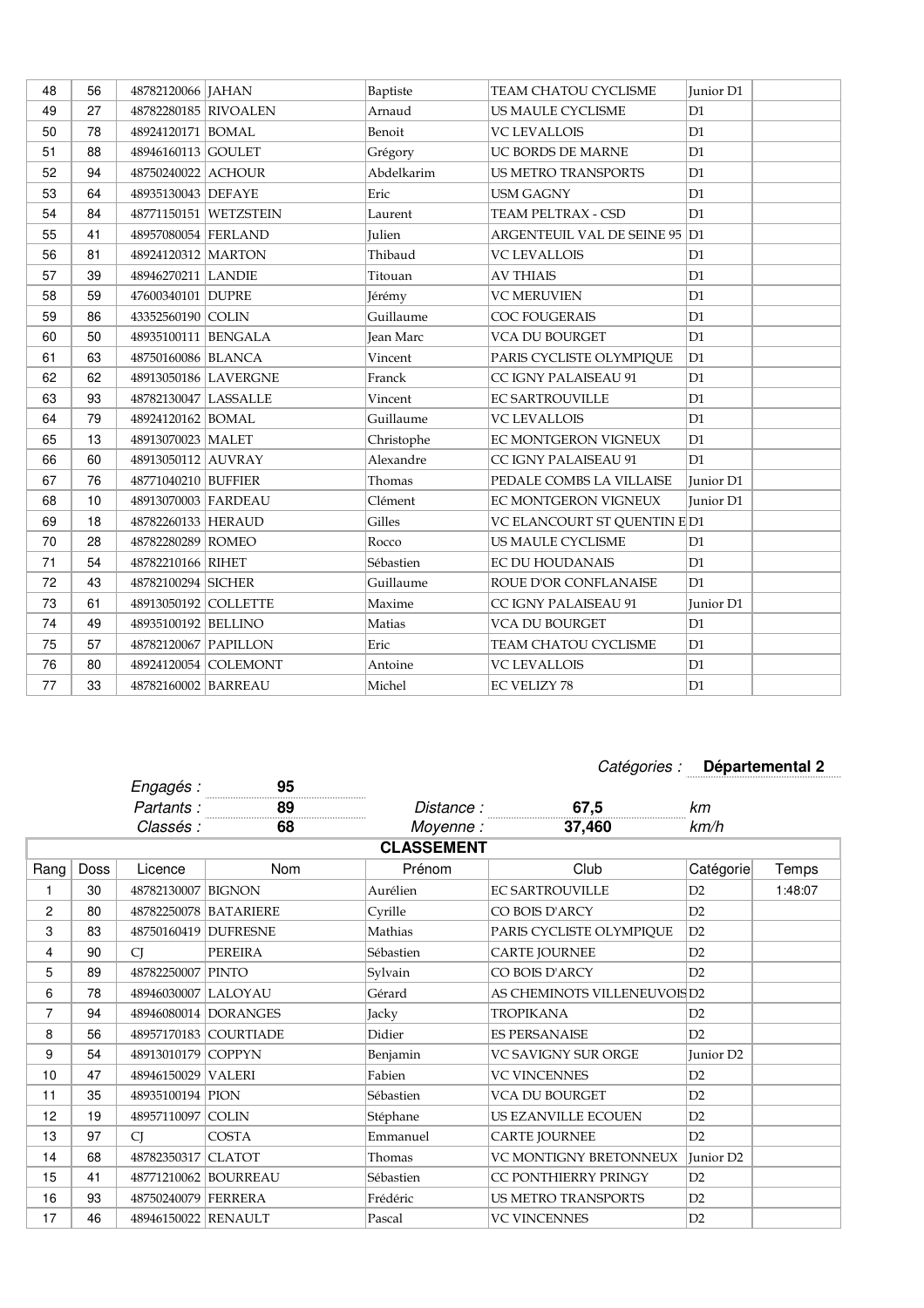| 18 | 61             | 48957330003 GUILLON    |                                           | Laurent       | MOHAWK'S TEAM              | D2                    |
|----|----------------|------------------------|-------------------------------------------|---------------|----------------------------|-----------------------|
| 19 | 52             |                        | 48935130093 THOUMELIN                     | Mickaël       | <b>USM GAGNY</b>           | D2                    |
| 20 | 72             | 48957140040 COUTIF     |                                           | Frédéric      | PARISIS A.C. 95            | D2                    |
| 21 | 58             | 48913390010 BILLOT     |                                           | Julien        | EC MORSANG SUR ORGE        | D2                    |
| 22 | 88             | 48750160278 MARSONE    |                                           | Clément       | PARIS CYCLISTE OLYMPIQUE   | D2                    |
| 23 | 59             | 48957120146 HERRERO    |                                           | Anthony       | OLYMPIQUE C.V.O.           | D2                    |
| 24 | 15             | 48782280210 BOUST      |                                           | Alexandre     | US MAULE CYCLISME          | D2                    |
| 25 | 74             | 48946040253   BILLARD  |                                           | Thierry       | <b>US CRETEIL</b>          | D2                    |
| 26 | 84             | 48913070057 GIRAULT    |                                           | Sylvain       | EC MONTGERON VIGNEUX       | D2                    |
| 27 | 91             | 48946270258 PEREIRA    |                                           | José          | <b>AV THIAIS</b>           | D2                    |
| 28 | 10             |                        | 48782230018 FERNANDES                     | Charles       | <b>VC MUREAUX</b>          | D2                    |
| 29 | 37             | 48957100116 GLEIZE     |                                           | Jean Loup     | <b>AC VAL D'OISE</b>       | D2                    |
| 30 | 21             |                        | 48957110113 RODRIGUES                     | Olivier       | US EZANVILLE ECOUEN        | D2                    |
| 31 | 71             |                        | 48782350066 ROCHEFORT                     | Michel        | VC MONTIGNY BRETONNEUX     | D2                    |
| 32 | 48             | 48913470018 PIHAN      |                                           | Stéphane      | <b>CS BRETIGNY</b>         | D <sub>2</sub>        |
| 33 | $\overline{4}$ | 48946270063 BOUVIALE   |                                           | Laurent       | <b>AV THIAIS</b>           | D2                    |
| 34 | 45             | 48913080028 MOYON      |                                           | Pierre        | VELO CLUB ARPAJON          | D2                    |
| 35 | 31             |                        | 48782130013 CORNILLOT VANOUDHE Christophe |               | <b>EC SARTROUVILLE</b>     | D2                    |
| 36 | 20             | 48957110004 MARY       |                                           | Richard       | US EZANVILLE ECOUEN        | D2                    |
| 37 | 33             | 48782130023 DELESTRE   |                                           | Nicolas       | <b>EC SARTROUVILLE</b>     | D2                    |
| 38 | 65             | 48782350644 BERRY      |                                           | Maxime        | VC MONTIGNY BRETONNEUX     | D2                    |
| 39 | 55             | 48957170255 ABOU       |                                           | Cyril         | <b>ES PERSANAISE</b>       | D2                    |
| 40 | 18             | 48782280170 GUIBOUX    |                                           | Pierre        | US MAULE CYCLISME          | Junior D <sub>2</sub> |
| 41 | 51             | 44283790007 SQUEREN    |                                           | Mikael        | AST CHATEAUNEUF CYLISME    | D2                    |
| 42 | 6              | 48946270245 LEMOS      |                                           | Luis          | <b>AV THIAIS</b>           | D2                    |
| 43 | 39             | 48782210078 POLLET     |                                           | Thierry       | EC DU HOUDANAIS            | D2                    |
| 44 | 40             | 48782210047 VIEIRA     |                                           | Stéphane      | EC DU HOUDANAIS            | D2                    |
| 45 | 22             | 48771490037 GABRIEL    |                                           | Jean Marc     | SC GRETZ TOURNAN           | D2                    |
| 46 | 28             | 48913220086   DESBOIS  |                                           | Jean Baptiste | <b>US RIS ORANGIS</b>      | D2                    |
| 47 | 96             | 48924080214 MALLAUD    |                                           | Vincent       | ACBB                       | D2                    |
| 48 | 66             | 48782350502 CARLIER    |                                           | Alexandre     | VC MONTIGNY BRETONNEUX     | D2                    |
| 49 | 25             | 48782160065 RIET       |                                           | Jean Claude   | <b>EC VELIZY 78</b>        | D2                    |
| 50 | 13             | 48782330005 MAHE       |                                           | Gilles        | US POIGNY RAMBOUILLET      | D <sub>2</sub>        |
| 51 | 5              | 48946270161 FRANCO     |                                           | David         | AV THIAIS                  | D2                    |
| 52 | 95             | 48924080208 KELLY      |                                           | Mickaël       | ACBB                       | D2                    |
| 53 | 27             | 48750240028 REMY       |                                           | Gilles        | <b>US METRO TRANSPORTS</b> | D2                    |
| 54 | 75             | 48946040365 UGUEN      |                                           | Cédric        | <b>US CRETEIL</b>          | D <sub>2</sub>        |
| 55 | 76             | 48946040028 ZURETTI    |                                           | Jean Luc      | <b>US CRETEIL</b>          | D2                    |
| 56 | 26             | 48750240227 AUFFRET    |                                           | Valentin      | <b>US METRO TRANSPORTS</b> | D2                    |
| 57 | 34             | 48782130060 GOURIO     |                                           | Gary          | EC SARTROUVILLE            | D <sub>2</sub>        |
| 58 | 32             | 48782130027 DAUGAN     |                                           | Gilles        | <b>EC SARTROUVILLE</b>     | D2                    |
| 59 | 17             | 48782280183 DELSART    |                                           | Eddy          | US MAULE CYCLISME          | D2                    |
| 60 | 73             | 48957140140 DECHAUX    |                                           | Vincent       | PARISIS A.C. 95            | D2                    |
| 61 | 42             | 48771210099 PRIGENT    |                                           | Marin         | CC PONTHIERRY PRINGY       | D2                    |
| 62 | 64             | 48782350196 ALIDRA     |                                           | Maxime        | VC MONTIGNY BRETONNEUX     | Junior D <sub>2</sub> |
| 63 | 62             | 48771130064 BEAULIEU   |                                           | Patrick       | VC FONTAINEBLEAU AVON      | D <sub>2</sub>        |
| 64 | 63             | 48771130227 SIBLET     |                                           | Sébastien     | VC FONTAINEBLEAU AVON      | D <sub>2</sub>        |
| 65 | 1              | 48913040071 ALPHAND    |                                           | Loïc          | UC LONGJUMELLOISE          | Junior D <sub>2</sub> |
| 66 | 2              | 48913040035   BOURSIER |                                           | Alexandre     | UC LONGJUMELLOISE          | Junior D <sub>2</sub> |
| 67 | $\overline{7}$ | 48946270099   MARTIN   |                                           | Dorian        | <b>AV THIAIS</b>           | Junior D <sub>2</sub> |
| 68 | 87             | 48750160314 LEGENTIL   |                                           | Justin        | PARIS CYCLISTE OLYMPIQUE   | D <sub>2</sub>        |

Catégories : **Départemental 3**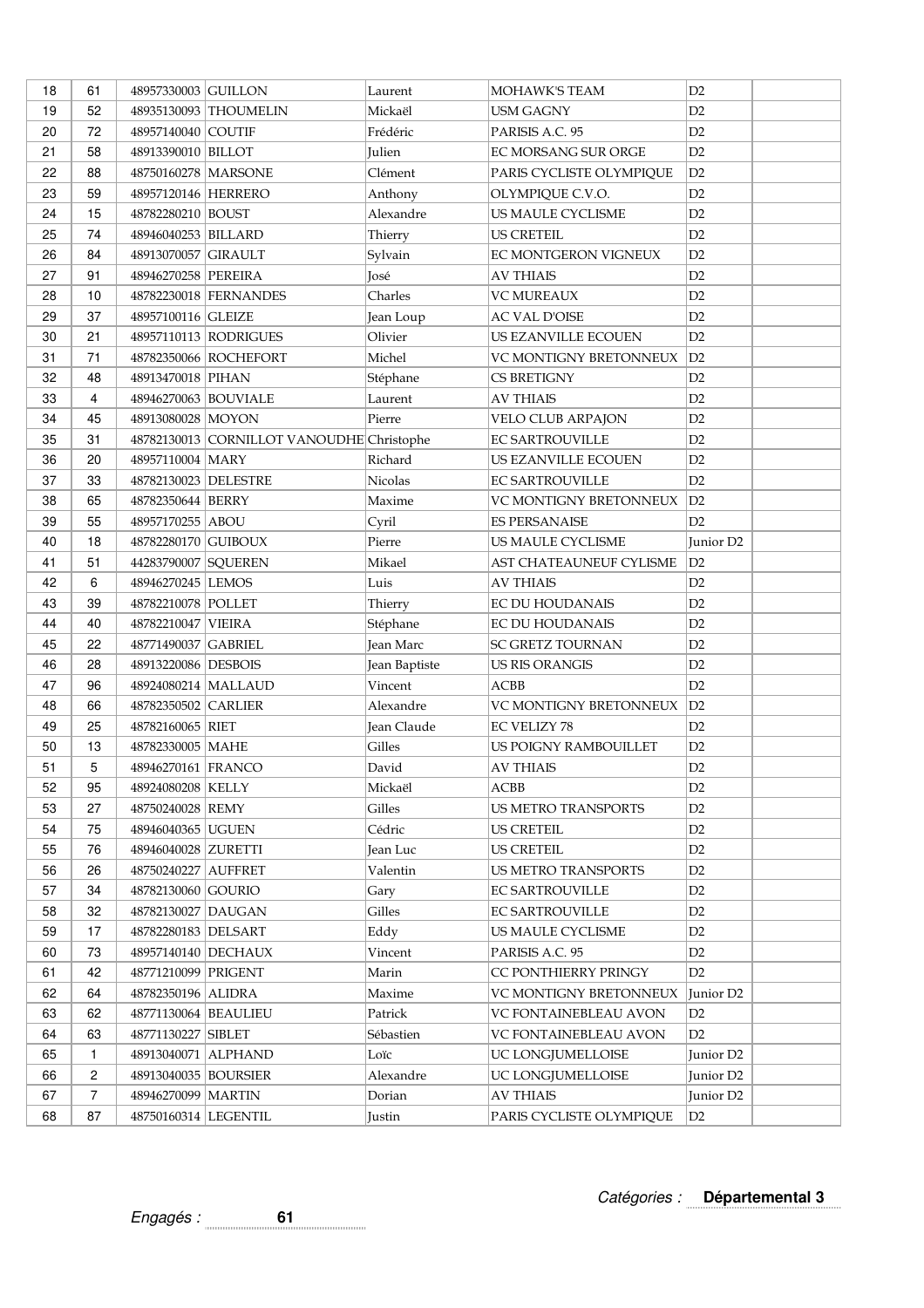|                |                   | Partants:              | 56                     | Distance :         | 63                           | km             |         |  |  |
|----------------|-------------------|------------------------|------------------------|--------------------|------------------------------|----------------|---------|--|--|
|                |                   | Classés :              | 45                     | Moyenne:           | 36,640                       | km/h           |         |  |  |
|                | <b>CLASSEMENT</b> |                        |                        |                    |                              |                |         |  |  |
| Rang           | Doss              | Licence                | Nom                    | Prénom             | Club                         | Catégorie      | Temps   |  |  |
| 1              | 30                |                        | 48913260039 MALICORNET | Olivier            | <b>AC ORSAY</b>              | D <sub>3</sub> | 1:43:10 |  |  |
| $\overline{c}$ | 11                |                        | 48782160023 RICHEFORT  | <b>Jean Michel</b> | <b>EC VELIZY 78</b>          | D <sub>3</sub> |         |  |  |
| 3              | 7                 | 48782280294 LEGAL      |                        | Mathieu            | US MAULE CYCLISME            | D3             |         |  |  |
| 4              | 51                | 48782290010 DAUPHIN    |                        | Charles            | <b>UC GAMBAISIENNE</b>       | D <sub>3</sub> |         |  |  |
| 5              | 10                | 48782260152 MOUTEL     |                        | Pascal             | VC ELANCOURT ST QUENTIN E D3 |                |         |  |  |
| 6              | 25                | 48782130002 POTIER     |                        | Jean Luc           | <b>EC SARTROUVILLE</b>       | D3             |         |  |  |
| $\overline{7}$ | 32                | 48957120164   MARAIO   |                        | Antonio            | OLYMPIQUE C.V.O.             | D <sub>3</sub> |         |  |  |
| 8              | 16                | 48913070148 POISSON    |                        | Emmanuel           | EC MONTGERON VIGNEUX         | D3             |         |  |  |
| 9              | 13                | 48913070075 CORTIANA   |                        | Frédéric           | EC MONTGERON VIGNEUX         | D3             |         |  |  |
| 10             | 18                |                        | 48913220020 FEUNTEUN   | Ronan              | <b>US RIS ORANGIS</b>        | D3             |         |  |  |
| 11             | 34                |                        | 48924010008 LAVERRIERE | Didier             | <b>CSM PUTEAUX</b>           | D3             |         |  |  |
| 12             | 3                 | 48782230013 LEBOEUF    |                        | Laurent            | <b>VC MUREAUX</b>            | Arbitre Nat    |         |  |  |
| 13             | 60                |                        | 48913070109 CAHAGNIET  | Sébastien          | AIRPORT A.O.C. WISSOUS       | D3             |         |  |  |
| 14             | 61                | 48913070109 AGASSE     |                        | Sylvain            | EC MONTGERON VIGNEUX         | D3             |         |  |  |
| 15             | 39                | 48782120053 VOURCH     |                        | André              | TEAM CHATOU CYCLISME         | D3             |         |  |  |
| 16             | 43                | 48782350575 TUDRYN     |                        | Frédéric           | VC MONTIGNY BRETONNEUX       | D3             |         |  |  |
| 17             | 55                | 48913480004 METAIS     |                        | Frédéric           | CC ST PIERRE DU PERRAY       | D3             |         |  |  |
| 18             | 47                | 48924020107 LHUISSIER  |                        | Gilbert            | LES BLEUS DE FRANCE          | D3             |         |  |  |
| 19             | 28                | 48913050246   MILLERET |                        | Laurent            | CC IGNY PALAISEAU 91         | D3             |         |  |  |
| 20             | 20                | 48935040057 BONAFE     |                        | <b>Nicolas</b>     | EC NEUILLY PLAISANCE         | D3             |         |  |  |
| 21             | 4                 |                        | 48782330021   MANGEANT | Ludovic            | US POIGNY RAMBOUILLET        | D3             |         |  |  |
| 22             | 15                | 48913070307 NICOLLE    |                        | François           | EC MONTGERON VIGNEUX         | D3             |         |  |  |
| 23             | 6                 | 48782280177 FAUVEL     |                        | Frédéric           | US MAULE CYCLISME            | D3             |         |  |  |
| 24             | 42                |                        | 48782350061 ROCHEFORT  | Cyril              | VC MONTIGNY BRETONNEUX       | D <sub>3</sub> |         |  |  |
| 25             | 23                | 48782210015 GUEGAN     |                        | Gwénael            | <b>EC DU HOUDANAIS</b>       | D3             |         |  |  |
| 26             | 17                | 48913220085   BAILLEUL |                        | Michel             | <b>US RIS ORANGIS</b>        | D3             |         |  |  |
| 27             | 50                | 48918000099 BLIGANT    |                        | David              |                              | D3             |         |  |  |
| 28             | 58                | 48938000023 COLBUS     |                        | David              |                              | D3             |         |  |  |
| 29             | 29                | 48913260040 DAVID      |                        | Jacques            | <b>AC ORSAY</b>              | D3             |         |  |  |
| 30             | 19                | 48935150053 CORBEL     |                        | Yann               | <b>EC AULNAY</b>             | D <sub>3</sub> |         |  |  |
| 31             | 57                | 48782160026 PRETS      |                        | Jean Luc           | EC VELIZY 78                 | D3             |         |  |  |
| 32             | 56                | 48913260086   JOUAS    |                        | Patrick            | <b>AC ORSAY</b>              | D3             |         |  |  |
| 33             | 44                | 48924080179 TISON      |                        | Stéphane           | A. C. B. B.                  | D3             |         |  |  |
| 34             | 9                 | 48782260165 MELEN      |                        | Nicolas            | VC ELANCOURT ST QUENTIN E D3 |                |         |  |  |
| 35             | 2                 | 48782230040 LAPLACE    |                        | Christophe         | <b>VC MUREAUX</b>            | D <sub>3</sub> |         |  |  |
| 36             | 40                | 48782350642 LAGASSE    |                        | Christophe         | VC MONTIGNY BRETONNEUX       | D3             |         |  |  |
| 37             | 12                |                        | 48913070301 CHARRANNAC | Laurent            | EC MONTGERON VIGNEUX         | D <sub>3</sub> |         |  |  |
| 38             | 33                | 48957120143 TROGRLIC   |                        | Mathias            | OLYMPIQUE C.V.O.             | D3             |         |  |  |
| 39             | 26                | 48946270253 ARLAUD     |                        | Philippe           | <b>AV THIAIS</b>             | D <sub>3</sub> |         |  |  |
| 40             | 14                | 48913070021 NEZOT      |                        | Vincent            | EC MONTGERON VIGNEUX         | D3             |         |  |  |
| 41             | 1                 | 48782230027 FIRAOUI    |                        | Abderrahim         | <b>VC MUREAUX</b>            | D <sub>3</sub> |         |  |  |
| 42             | 49                | 44280220093 RENAUX     |                        | Pascal             | ES AUNEAU CYCLISME           | D4             |         |  |  |
| 43             | 46                | 48946030008 BEAUDIC    |                        | Thierry            | AS CHEMINOTS VILLENEUVOISD3  |                |         |  |  |
| 44             | 5                 |                        | 48782280155 CHAHUNEAU  | Christophe         | US MAULE CYCLISME            | D <sub>3</sub> |         |  |  |
| 45             | 27                | 48946270215   MARTIN   |                        | Frédéric           | <b>AV THIAIS</b>             | D <sub>3</sub> |         |  |  |
|                |                   |                        |                        |                    |                              |                |         |  |  |

## Catégories : **Départemental 4**

| : iories |  | Départemental 4 |  |  |  |  |  |  |  |  |
|----------|--|-----------------|--|--|--|--|--|--|--|--|
|          |  |                 |  |  |  |  |  |  |  |  |

| Engagés :                  |   |             |        |                          |
|----------------------------|---|-------------|--------|--------------------------|
| 111111<br>Partants:        |   | ∵listance . | - 74   |                          |
| 111111<br><i>Classés :</i> | . | Moyenne :   | 34.004 | .<br><m∕n< td=""></m∕n<> |
|                            |   | 1111        |        | .                        |